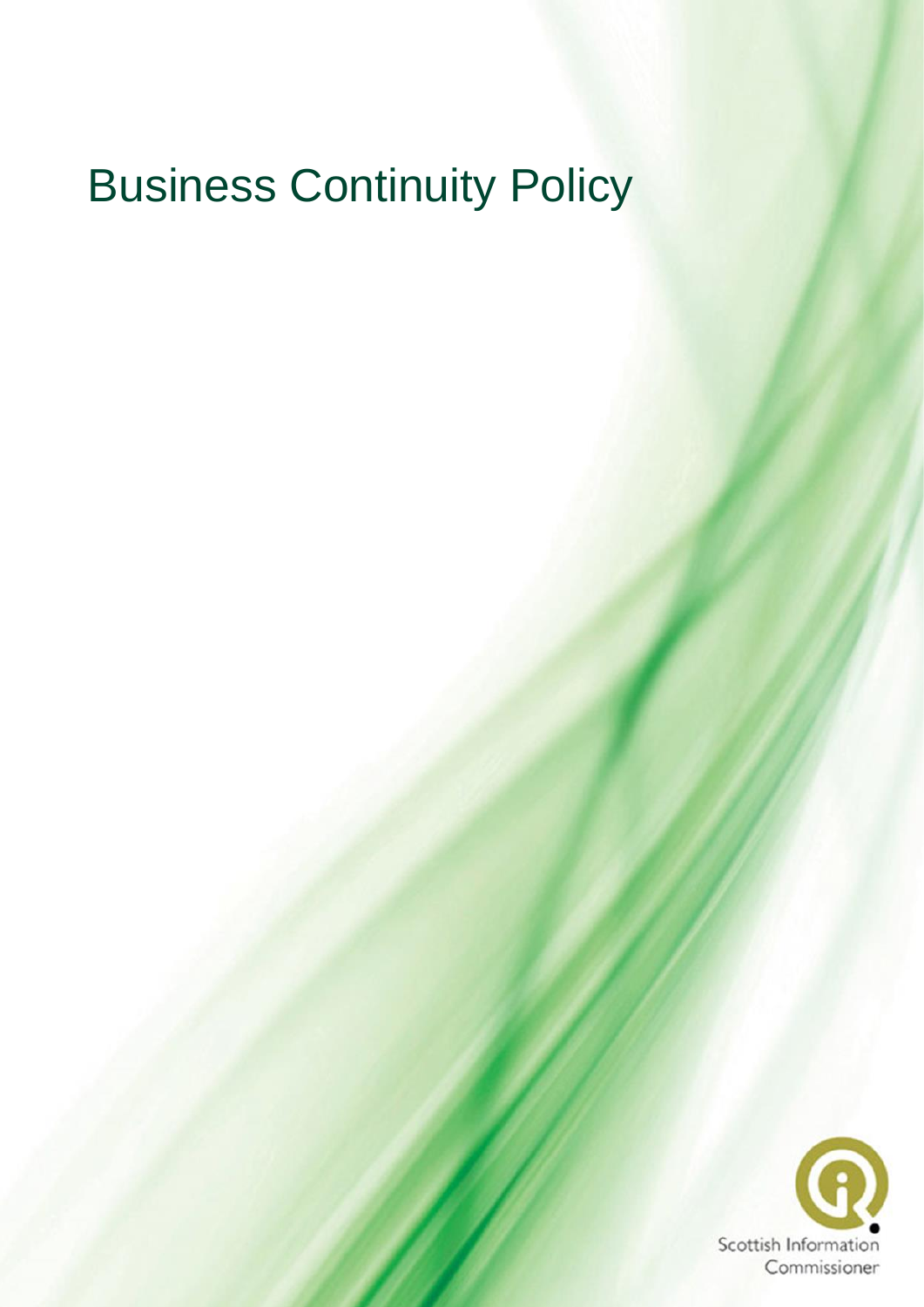# **Contents**

| Location 14 |  |  |  |  |
|-------------|--|--|--|--|
|             |  |  |  |  |
|             |  |  |  |  |
|             |  |  |  |  |
|             |  |  |  |  |

# <span id="page-1-0"></span>**Glossary and abbreviations**

| Term used   | <b>Explanation</b>                       |  |  |  |  |
|-------------|------------------------------------------|--|--|--|--|
| <b>SIC</b>  | <b>Scottish Information Commissioner</b> |  |  |  |  |
| <b>SMT</b>  | Senior Management Team                   |  |  |  |  |
| <b>BCP</b>  | <b>Business Continuity Plan</b>          |  |  |  |  |
| <b>HOCS</b> | <b>Head of Corporate Services</b>        |  |  |  |  |
|             |                                          |  |  |  |  |
|             |                                          |  |  |  |  |
|             |                                          |  |  |  |  |
|             |                                          |  |  |  |  |

#### **Please note:**

**As a result of the impact of the COVID-19 pandemic, the following actions have been taken:** 

- **the office premises have been closed temporarily since 23 March 2020 and remain closed**
- **the DPO and other external parties have been informed of the temporary closure of the office premises and are updated following each SMT review of this decision**
- **office security and IT security measures are in place whilst the office premises are temporarily closed**
- **all members of staff are working remotely (with remote access to the office systems) using laptops and mobile phones provided by us and this includes the Commissioner and all members of the SMT**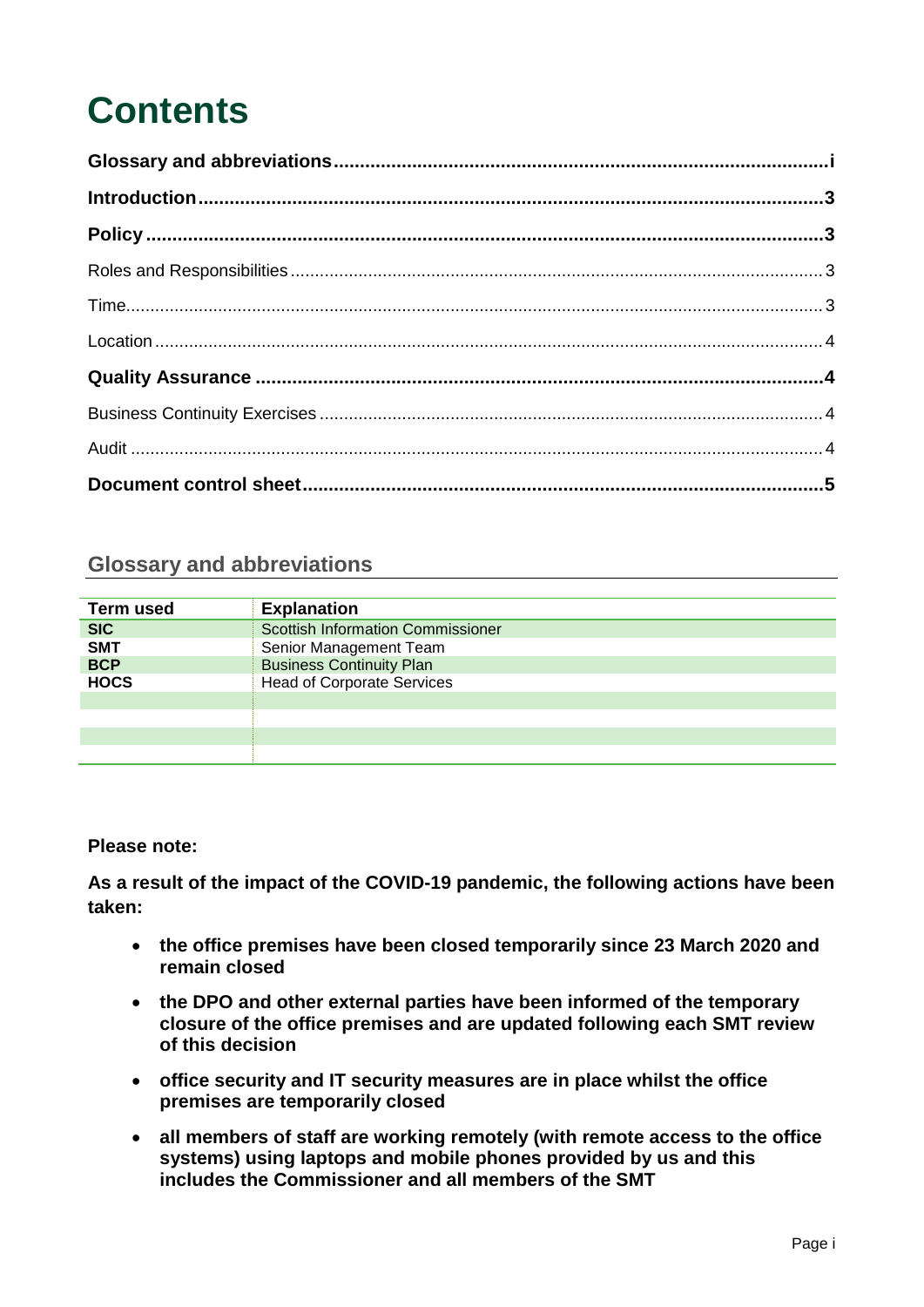- **updated guidance has been issued to staff working remotely covering:**
	- o **security of information, including data protection**
	- o **records management - staff working remotely must comply with our information and records management procedures including ensuring that our records are trustworthy, complete, accessible, legally admissible in court and robust**
	- o **data incident procedures**
	- o **how to use Microsoft Teams and guidance on use**

**This Business Continuity Policy and the related Business Continuity Plan are currently under review.**

**If you have any questions about the operation of this Business Continuity Policy please contact the HOCS (Helen Gardner-Swift) or the FAM (Liz Brown).**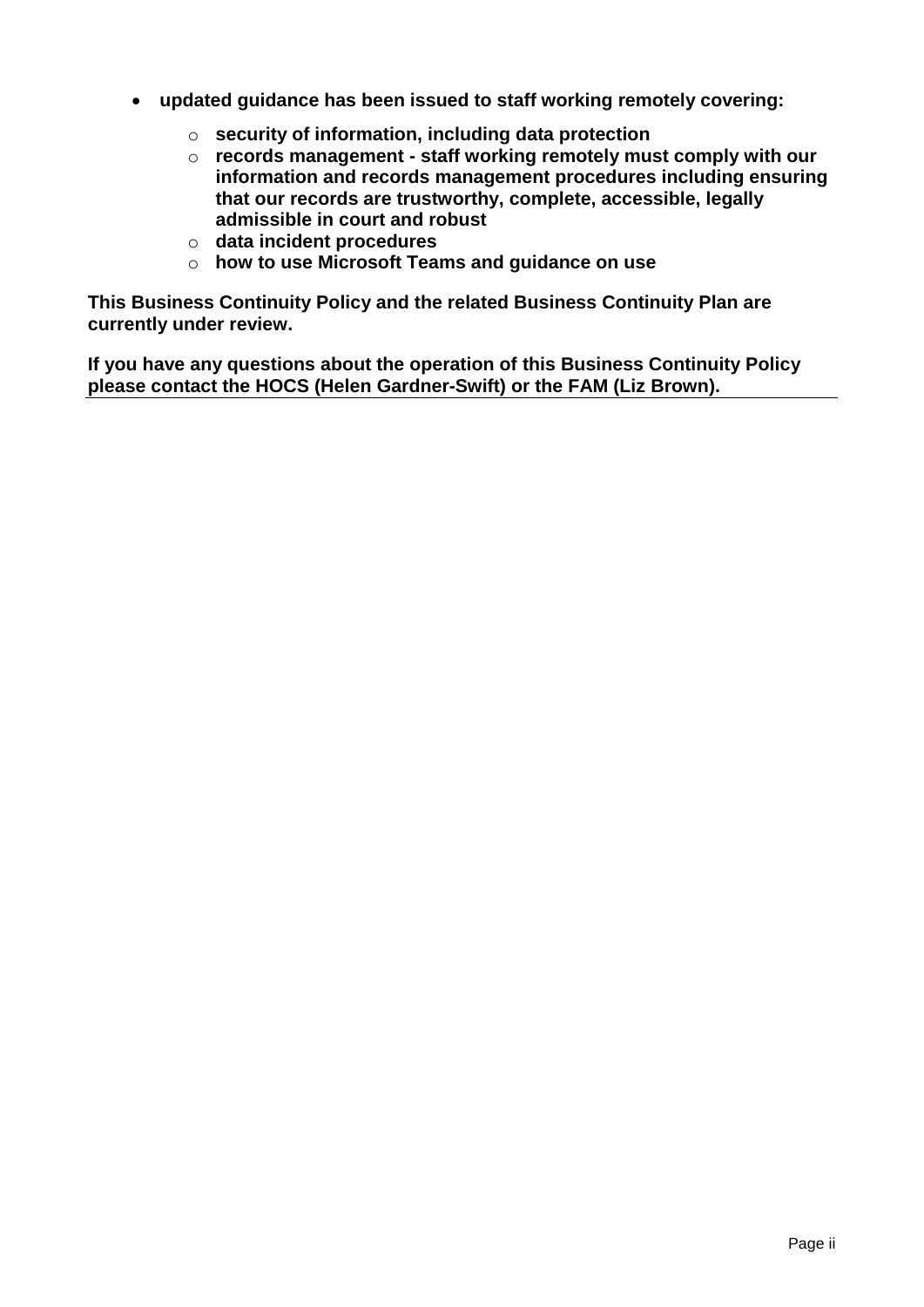## <span id="page-3-0"></span>**Introduction**

- 1. This Business Continuity Policy defines the SIC's approach to maintaining continuity for the conduct of its business.
- 2. The maintenance of effective business continuity arrangements is an element of good corporate governance and the responsibility of senior management.
- 3. It is not possible for an organisation to anticipate every potential incident. However SIC's Business Continuity Plan (BCP) provides the capability for an effective response should a serious incident occur. Serious incidents include fires, floods, power cuts, epidemics and pandemic.
- 4. The BCP increases the resilience of the organisation by maintaining a capability for responding to unexpected incidents, minimising the extent of financial and reputational damage by having a comprehensive recovery plan to be implemented within a predetermined timescale.

### <span id="page-3-1"></span>**Policy**

5. The SIC will maintain a Business Continuity Plan which supports the achievement of recovery within the following key parameters:

#### <span id="page-3-2"></span>**Roles and Responsibilities**

- 6. The SMT has overall responsibility for ensuring the BCP is comprehensive and effective.
- 7. The Initial Response Team (SMT) is responsible for determining the extent of the disaster and for deciding to implement the BCP.
- 8. The HOCS has lead responsibility for BCP implementation
- 9. The Core Recovery Team, comprising key staff from each functional team as detailed in the BCP, has responsibility for implementing the recovery plan.
- 10. All staff are expected to work flexibly and responsively during periods that require deployment of the BCP.

#### <span id="page-3-3"></span>**Time<sup>1</sup>**

-

- 11. Following an incident which renders the SIC's office and IT systems wholly or partially unusable:
	- (i) Day 1: The Initial Response Team will meet to assess the extent of the disaster and, if appropriate, take the decision to implement the BCP including implementation of a communications plan
	- (ii) Day 2: The Core Recovery Team, comprising key staff from each functional team, will implement the BCP and, if necessary, relocate at the alternative location detailed in the BCP
	- (iii) By Day 5: Full recovery of IT systems will have been achieved

<sup>&</sup>lt;sup>1</sup> Timescales are counted in business days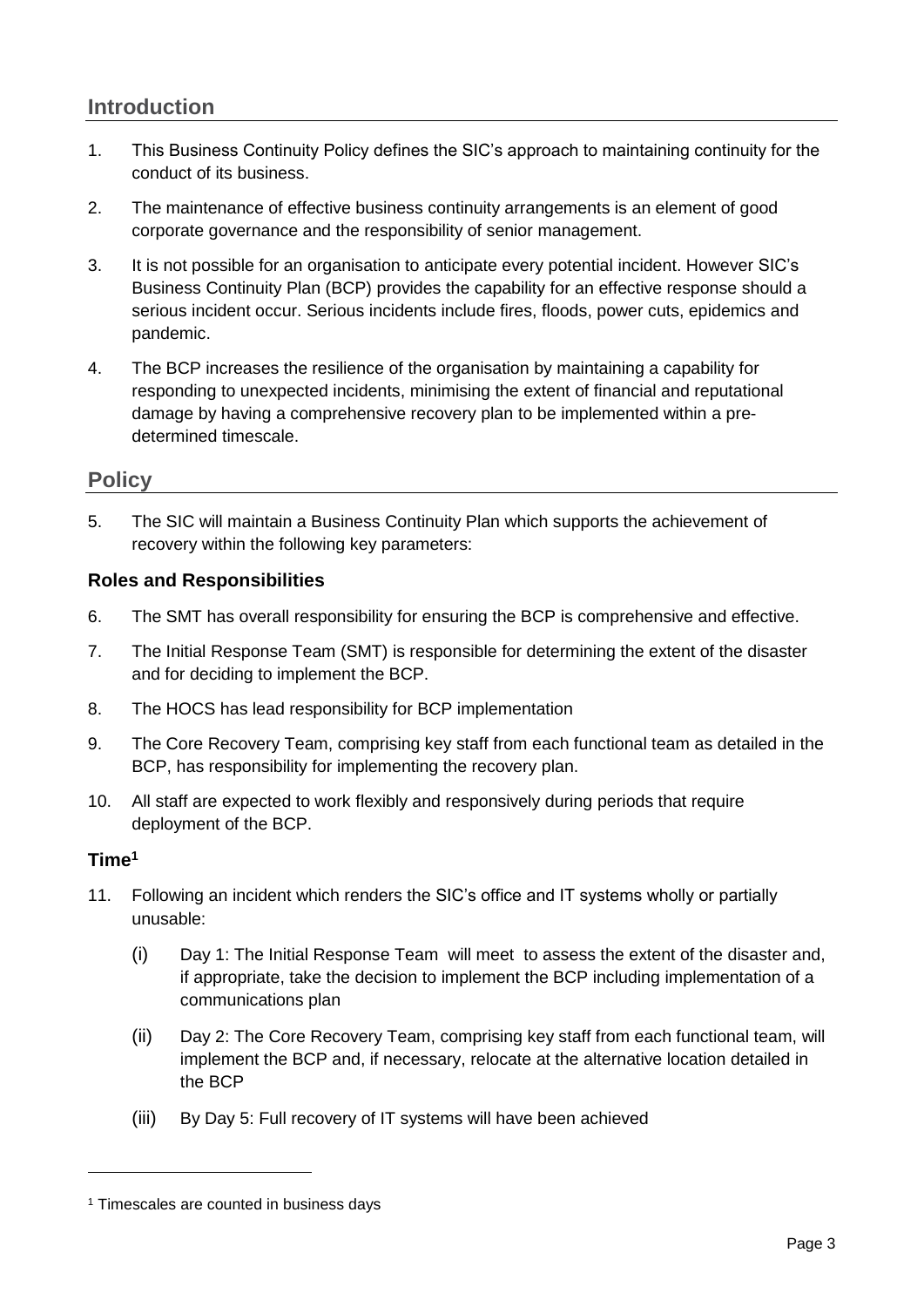(iv) By Day 6: Full service will resume, with staff operating from the alternative location, if necessary.

#### <span id="page-4-0"></span>**Location**

- 12. Incidents can vary in their severity and impact. The BCP identifies an initial alternative operating location which may be used by some or all staff, depending on the prevailing circumstances.
- 13. Thereafter, the SMT may arrange medium term accommodation pending restoration of the Commissioner's office, if appropriate.

# <span id="page-4-1"></span>**Quality Assurance**

#### <span id="page-4-2"></span>**Business Continuity Exercises**

14. Comprehensive testing of elements of the Business Continuity Plan will be carried out periodically.

#### <span id="page-4-3"></span>**Audit**

15. An audit of BCP will be undertaken by Internal Audit periodically.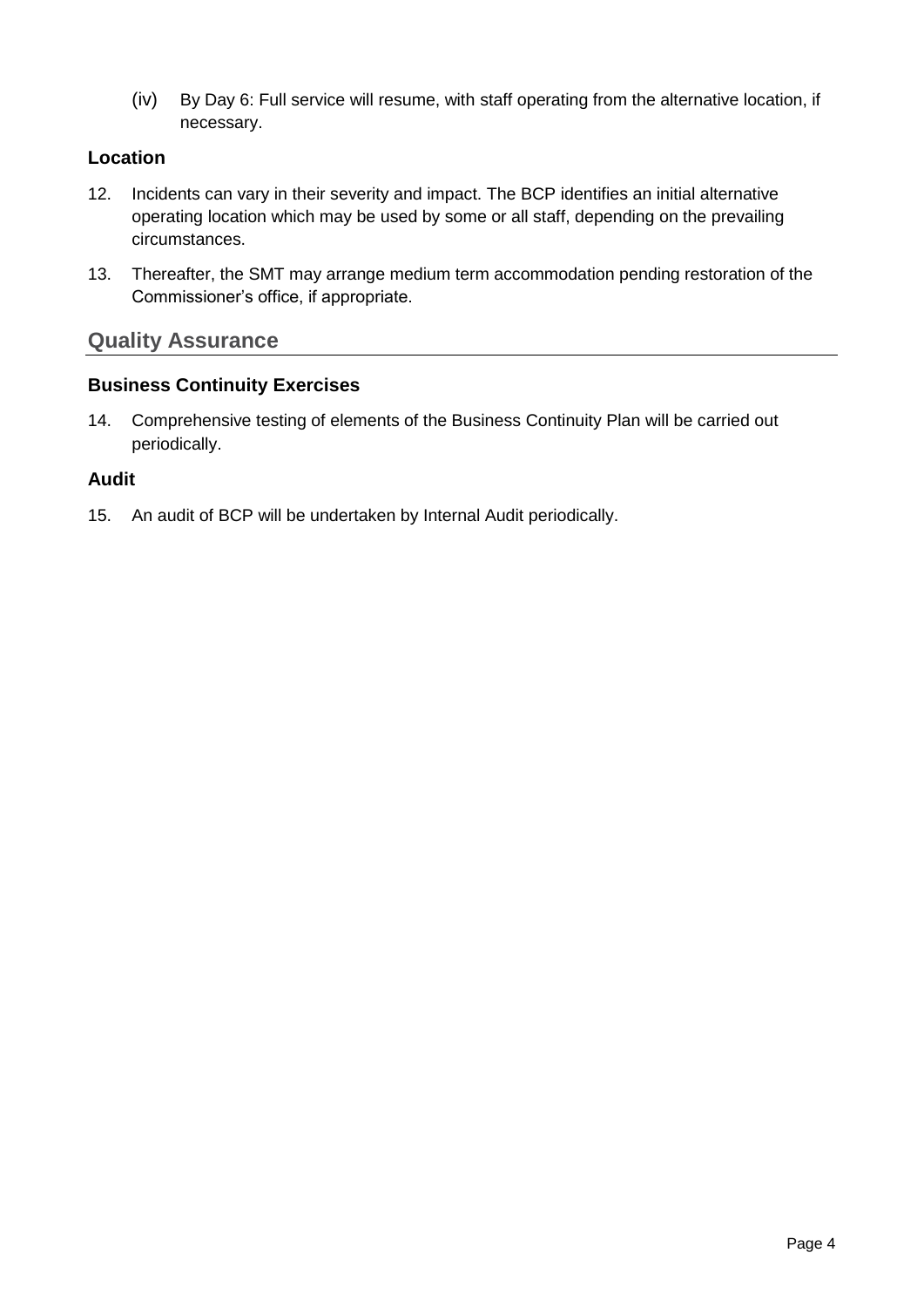# <span id="page-5-0"></span>**Document control sheet**

| <b>Document Information</b>                                                          |                                                 |  |  |  |  |
|--------------------------------------------------------------------------------------|-------------------------------------------------|--|--|--|--|
| Full name of current version: Class, Title, Version No and<br>Status.                | C5 Business Continuity Policy v01 CURRENT ISSUE |  |  |  |  |
| E.g. C5 Key Documents Handbook v01 CURRENT ISSUE                                     |                                                 |  |  |  |  |
| <b>VC Fileld</b>                                                                     | 85362                                           |  |  |  |  |
| Type                                                                                 | Policy                                          |  |  |  |  |
| Approver                                                                             | <b>SMT</b>                                      |  |  |  |  |
| Responsible Manager                                                                  | <b>HOCS</b>                                     |  |  |  |  |
| Date of next planned review                                                          | March 2022                                      |  |  |  |  |
| <b>Approval &amp; Publication</b>                                                    |                                                 |  |  |  |  |
| Approval Date (major version)                                                        | 13/03/17                                        |  |  |  |  |
| For publication (Y/N)                                                                | Yes                                             |  |  |  |  |
| Date published                                                                       | 11/06/21                                        |  |  |  |  |
| Name of document in website file library                                             | <b>BusinessContinuityPolicy</b>                 |  |  |  |  |
| Corrections / Unplanned or Ad hoc reviews (see Summary of changes below for details) |                                                 |  |  |  |  |
| Date of last update                                                                  | 07/06/21                                        |  |  |  |  |

| <b>Summary of changes to document</b> |                     |                           |                       |                                                                                                                   |  |  |
|---------------------------------------|---------------------|---------------------------|-----------------------|-------------------------------------------------------------------------------------------------------------------|--|--|
| Date                                  | <b>Action</b><br>by | <b>Version</b><br>updated | <b>New</b><br>version | <b>Brief description</b>                                                                                          |  |  |
|                                       |                     |                           | number                |                                                                                                                   |  |  |
|                                       | <i>(initials)</i>   | (e.g.                     | (e.g.                 | (e.g. updated paras 1-8, updated HOPI to HOCS, reviewed whole                                                     |  |  |
|                                       |                     | $v01.25-36$               | v01.27, or            | section on PI test, whole document updated, corrected typos,                                                      |  |  |
|                                       |                     |                           | 02.03)                | reformatted to new branding)                                                                                      |  |  |
| 20/03/17                              | <b>KB</b>           | 01.01                     | 01.02                 | DCS updated, published on website                                                                                 |  |  |
| 07/06/21                              | <b>HGS</b>          | 01.02                     | 01.04                 | Updated HOOM reference to HOCS, added in paragraph re: COVID<br>-19 pandemic and review of policy and updated DCS |  |  |
| 11/06/21                              | <b>BOW</b>          | 01.04                     | 01.05                 | DCS updated, published on website                                                                                 |  |  |
|                                       |                     |                           |                       |                                                                                                                   |  |  |
|                                       |                     |                           |                       |                                                                                                                   |  |  |
|                                       |                     |                           |                       |                                                                                                                   |  |  |
|                                       |                     |                           |                       |                                                                                                                   |  |  |
|                                       |                     |                           |                       |                                                                                                                   |  |  |
|                                       |                     |                           |                       |                                                                                                                   |  |  |
|                                       |                     |                           |                       |                                                                                                                   |  |  |
|                                       |                     |                           |                       |                                                                                                                   |  |  |
|                                       |                     |                           |                       |                                                                                                                   |  |  |
|                                       |                     |                           |                       |                                                                                                                   |  |  |
|                                       |                     |                           |                       |                                                                                                                   |  |  |
|                                       |                     |                           |                       |                                                                                                                   |  |  |
|                                       |                     |                           |                       |                                                                                                                   |  |  |
|                                       |                     |                           |                       |                                                                                                                   |  |  |
|                                       |                     |                           |                       |                                                                                                                   |  |  |